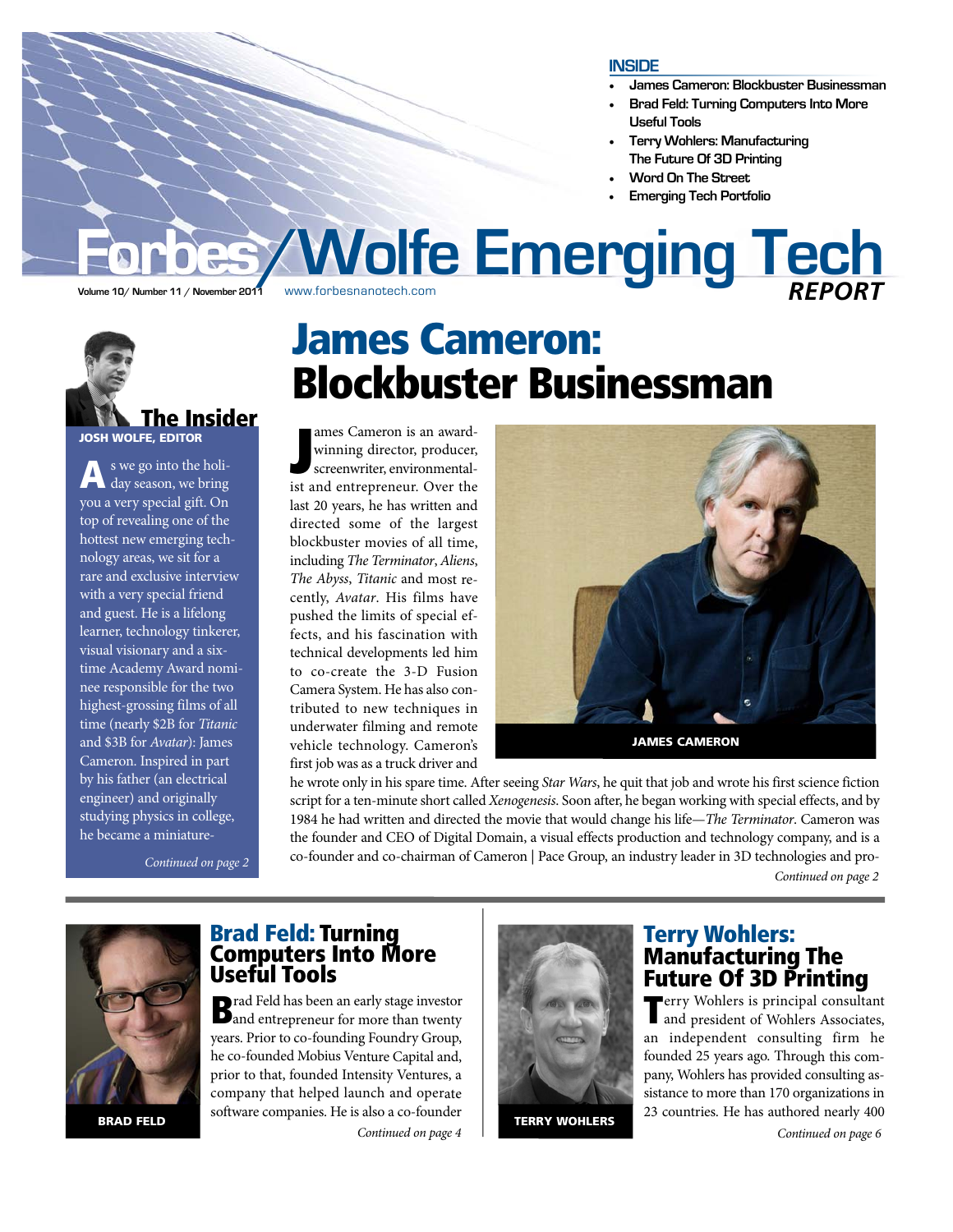# James Cameron: Blockbuster Businessman

duction services. He has received three Academy Awards, two honorary doctorates and sits on the NASA Advisory Council.

#### **How did you get started in the movie business?**

I was working as a truck driver, and on Saturdays I would drive 70 miles to the USC campus, and spend the entire day in the library looking at books, periodicals and dissertations so that I could learn about visual effects. It was all pretty technical stuff, everything from optical printing, to film sensitometry, to optics. I'd collate photocopies into binders and ended up creating my own technical library of state-of-theart cinema visual effects. In effect, I gave myself a post-grad education. When I finally got a job doing visual effects, I was the most knowledgeable guy in the whole facility, but my knowledge was entirely theoretical. I had to learn many harsh realities of actual production. Theory and practice were colliding, and it was a very interesting time.

#### **What sort of equipment were you using when you first started shooting?**

When I started working professionally, we used what I call "meat grinder cameras," where the film ran through moving sprockets. I started cutting on an upright Moviola editing machine, and then I graduated to a flatbed. I learned how to load all the different kinds of cameras, and I could load an Arri IIC magazine in the dark in record time! That's a lost art. I don't know how many people in the world today still know how to load that kind of camera.

## The Insider *Continued from page 1*

model maker. His work has inspired engineers, technologists and entrepreneurs the world over from Aliens, Terminator, Terminator 2: Judgment Day, The Abyss and True Lies.

Earlier this year, I joined Jim and the cast from Avatar for the opening of the high-tech immersive Avatar exhibit at Paul Allen's Experience Music Project in Seattle. Jim shares some of his secrets for filmmaking, breakthrough digital effects and the way technology (specifically technology he has patented) is revolutionizing the way we experience immersive movies and bringing the ideas and imagination of science fiction to life.

And speaking earlier of miniature-models, there is an avalanche of activity in three-dimensional printing, personal fabrication and human-computer interaction. We bring you two exclusive viewpoints on the field from an investor—VC Brad Feld, behind a new investment in the space and also an early investor in the technology behind Guitar Hero—and industry guru Terry Wohlers, who many look to for the past, present and future of 3D printing and the new revolution in personalized manufacturing.

As always, here's to thinking big about thinking small and to the emerging inventors and investors who seek to profit from the unexpected and the unseen…



## **What were the challenges in using that early equipment for the type of films you wanted to make?**

The equipment was very standardized—you got some film, or if it was a low budget film, you shot on short ends. We were pushing the envelope in the area of motion control, which was an expensive and exotic process at the time. We achieved some high-end effects with low-cost workarounds, as we couldn't afford all the right equipment. Almost everything I used to work with is obsolete today, yet one of the strangest things about filmmaking is that in some ways, nothing has changed for me, because it's still storytelling. You've got to understand what the audience wants to see, you still have to create great characters and stories, you still have to imagine it, and go through the steps of design and execution. But none of the techniques, none of the cameras and none of the processes that we used when I started out in the early '80s are used today. Not one thing.

### **When was the first time you saw a digital effect that you thought was truly magical or amazing?**

I remember the exact moment. It was in 1988, when we started The Abyss. I had written a sequence that I didn't know how to execute, where water raises itself off the ground and makes faces. I could visualize it perfectly with surrealist clarity, but no one knew how to do it. We considered claymation and other advanced methods using highspeed photography of water projected onto white clay. That probably would have worked—although it would have looked different.

I was skeptical of computer animation, but looked at some test shots. It was all very crude at that point, but we decided to do two more tests with two different companies. (One of them was Industrial Light and Magic, with CEO Dennis Muren, who I think has more Oscars than Meryl Streep. Dennis was visionary enough to see that this is where things were heading.) Interestingly enough, neither test was particularly good, but effective enough to know that the whole thing was possible. We had 16 shots, and a year to complete it, and we barely got it done. When people saw the sequence, they couldn't process how something so utterly impossible could be so photorealistic. It was a huge moment, both for us and for the effects industry at large.

### **What made you decide to start your own visual effects company?**

I was friends with Stan Winston and he was working on Jurassic Park. I saw some of the test shots and I realized that this digital curve was going vertical. We both believed that the future was in computer generation, not in the effects we had been previously doing, including prosthetics and animatronics. Stan already had a few animation workstations going, and I said "why have four workstations when you can have 400? Let's go get some money and do a company." I never thought I had a particularly good head for business, until founding Digital Domain.

#### **How did the business get started?**

We started in 1992 by raising \$15 million from **IBM** [IBM], and they came in for 50% of the company. I think they wanted some synergy with the film industry so they could understand it better, especially as Hollywood began embracing technology. The team included Stan and myself, and Scott Ross as a third partner. Scott had been running Industrial Light & Magic, so he had big organizational skills. I remember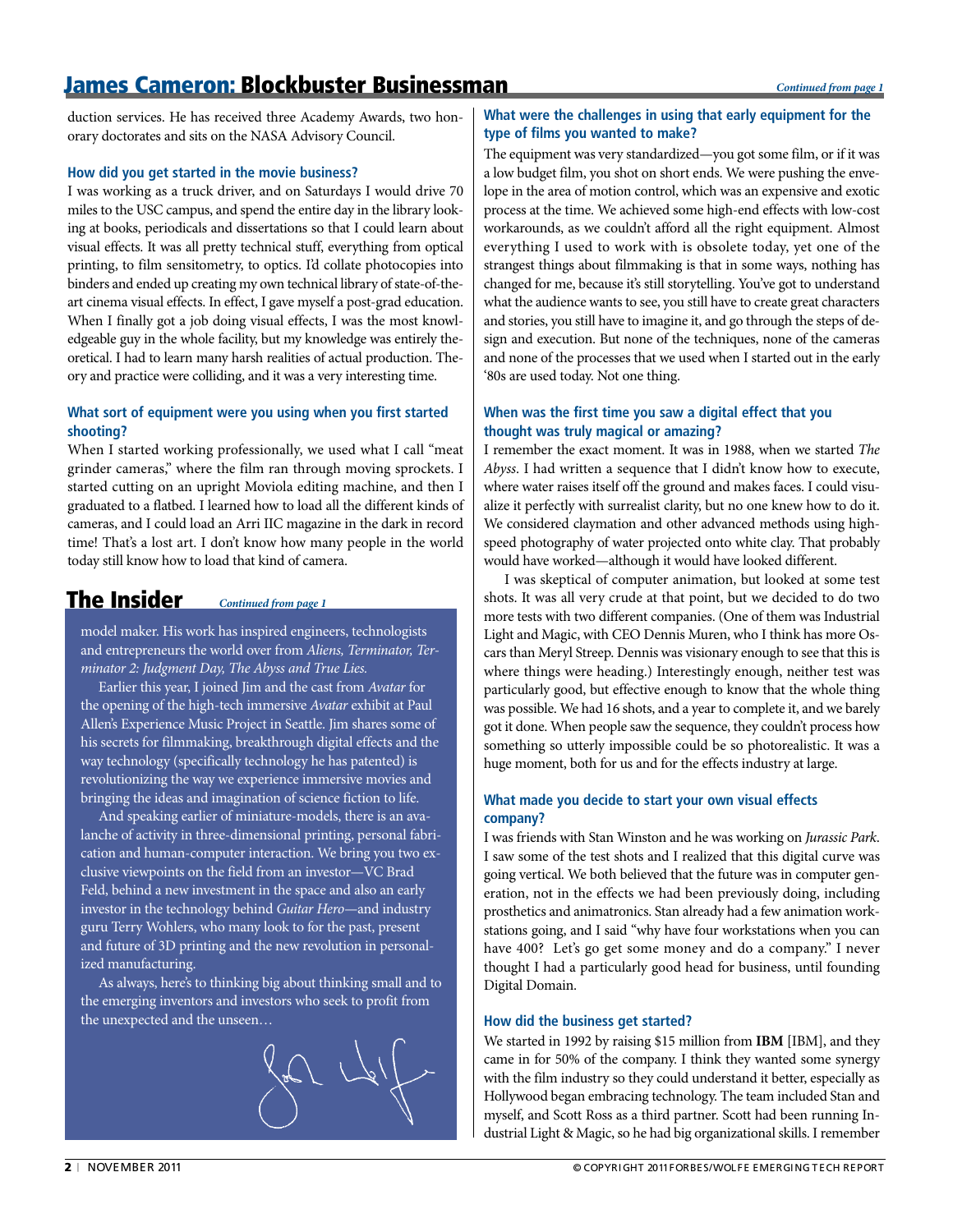# James Cameron: Blockbuster Businessman *Continued from page 2*

one funny conversation about who would run the optical department. I told him there wouldn't be an optical department—it would all be digital. That decision influenced the makeup of the initial core technical group, because we had to create a way to manage hundreds of artists to work in the same color space across an entire company. Those tools didn't exist at that point. He didn't think it could be done—but we did it.

#### **Is it true that Avatar was conceived within Digital Domain?**

I started Digital Domain with the goal of being the first all-digital effects facility. We started with a focus on CGI, computer animation and digital composite. The first shots that came to us were digital 2D composite, so we didn't spend enough of our time and energy on 3D character creation. Stan and I wanted to create great characters, like **Disney** [DIS] did. We just wanted to do it a new way, with computer animation instead of animatronics and cell animation. After three years, I felt that Digital Domain was going too far into digital composite. So I wrote Avatar to drive us to create organic CG characters, CG environments and naturalistic photo-realistic lighting. I put in all the things that we wanted to put into a film, rolled it up in a ball of wax and called it Avatar. It's not like I had some blinding bolt of inspiration to do a movie about blue people on another planet; it was extremely Machiavellian. I just wanted to push Digital Domain to the next threshold.

#### **Now, jumping ahead many years to when you actually did start work on Avatar, what effect was the most challenging?**

In Avatar, our goal was to create a photorealistic humanoid character with full emotional affect, so viewers wouldn't question the physical reality of the character. We knew that was the Holy Grail. It took a lot of work, but I knew we had achieved it when people looked at the early shots and asked, "how did you do that makeup?" That's when I knew we had achieved our goal—viewers were not questioning the fundamental reality of what they were seeing, they assumed it was makeup, not a digital effect.

#### **How did you achieve such amazing photorealism?**

It was an end-to-end chain of processes, where we had to improve the capture process and the animation pipeline. We worked with Weta Digital to create the virtual equivalent of all the facial muscles, and the neuromuscular symphony that goes on below the skin. For a long time, we believed that if we could just scan the actor better, we'd get enough data to have a believable character. That wasn't the answer; we had to get below the surface, at the muscular level. We have as many muscles in our face as we do from the neck down. These are the most unusual muscles in the body because a lot of them are only anchored on one end. The face is an incredibly complex, fluid system. Eventually, we learned that there is no generic human. Every actor is different, and we figure it out character, by character. It's not only the way their facial muscles are physically constructed, it's also how they fire.

#### **How does the technology for that capture system work?**

We've got a motion capture environment, with a grid of cameras and marker dots on the person, which records the physical body portion of the performance. For Avatar, we created a head rig: a conformal car-

"I wanted to create great characters, like Disney did. I just wanted to do it a new way, with computer animation instead of animatronics and cell animation."

bon fiber helmet with a little standard depth camera that only photographs the face. It moves with the actor, and provides all the inputs for what we call the surface mesh. That drives this very complex system of virtual neuro-musculature. Image-based facial performance capture had never been used in a feature film before. We coupled the process for gross body motion with the facial performance to get two data streams for each character. One is their image-based facial recording; the other one is a cloud of moving points that represent their body motion. The two are put together later in the pipeline, when we get that scene ready for a virtual camera session. The scene has been captured and the actors are long gone by the time we look at the raw data, which we call the volume. I'll then go into the volume with a virtual camera, and do all my coverage—it might be a helicopter shot, it might be a running shot, like a steady cam shot or a hand-held shot. We play back the actor's performances, almost like a video game character. Our virtual art department creates the jungle, or the mountains, or the human base around them.

#### **How does the technology impact the actor—does it change his or her performance?**

We can change the physicality but we can't change the actor. The emotional, vocal and physical components of the performances are all theirs. The beauty of the virtual production workspace is that we're not dealing with additional takes because of focus or camera coverage or lighting. In a typical movie scene, I'd have to do a master shot from one spot, and then we'd do our entire scene over and over again for different shots. It's not because the actor didn't do it well the first time—we'd do it because I had to move in for a close-up, or light it better than the wide shot. Virtual production takes all that away. We only repeat scenes for performance.

The actors love it, because suddenly they're free of this highly artificial process of movie acting. They just act the character and the moment in a very pure way. We can completely change the staging of the scene, and everything we've done before doesn't matter. Once we get one take that we like from beginning to end, I do all my coverage from that take. In fact, one of the most powerful moments in Avatar is when Zoe's character believes she's been betrayed by Sam's character. She yells at him and pushes him away and has this breakdown. There's camera coverage all over the place, with probably 20 or 30 different angles in the scene. But in reality, that was all just one take.

#### **Do you find most actors excited about working in this new environment, or are there hesitations?**

I recently spoke on virtual performance at the Screen Actors' Guild. Their mouths were hanging open because they had no idea what any of this meant. They worry that we're replacing actors, but truly we're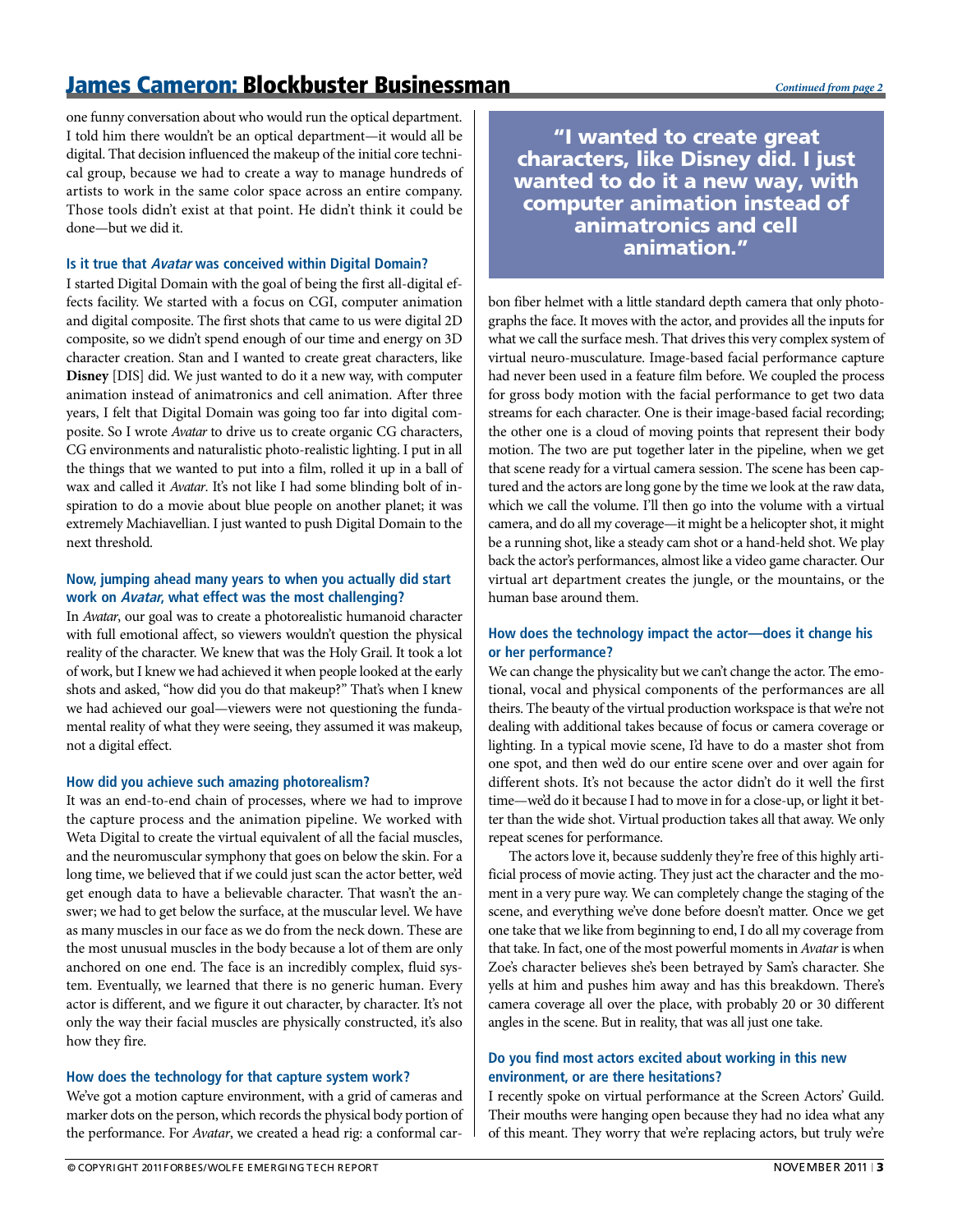# James Cameron **Continued from page 3** Brad Feld *Continued from page 1*

empowering actors in a way they've never been empowered before. Movie acting has become highly artificial, because actors have to hit the same emotional peaks over and over to film different shots. Actors learn to hold back, and some shots are compromised because they haven't reached the good spot yet. We uncouple the acting from the photography, the lighting, and the camera placement. When I'm with the actors, all I work on is their relationships to each other and the dramatic epiphany that has to take place in that moment.

#### **How do the economics balance out when you replace the physical with the virtual? Is it cheaper or more expensive to film this way?**

It's a wash. Well, it's cheaper than physically building an imaginary world, but it's apples to oranges—you can't compare it. What is the cost of actually creating a banshee in the real world? There's no pricing on that, because it's not possible. It's a longer process—normally we finish the day with footage, but in this process, we just have a bunch of data at the end of the day.

#### **More recently you've started another company, Cameron-Pace. How did that come to be?**

Cameron-Pace was never really a startup. Vince Pace had his business, Pace. We had met years earlier while working on The Abyss, and we had done dive expeditions together, and had similar backgrounds. I approached him in 2000 about creating a 3D camera system. I offered a simple deal: I'd put up the money, we'd own it 50/50, and we'd split any profits 50/50. Over the next few years it snowballed into a business, where we bought big chunks of **Sony** [SNE] technology, lenses from Fujinon, and things like that. Vince was supplying all the sweat equity and the effort began to dominate most of his Pace business. Finally we realized we'd created a 3D business and we were partners in it, so we began to strategize. What can this company be? What kind of capital will we need?

#### **What does the future hold for this business?**

We do not want to settle for anything less than having our hand in everything to do with 3D production. Film, cinematic film, theatrical films, documentaries, broadcasts, live sports—everything. To service those industries on a global scale, we needed to grow to three or four times the size, with more inventory, more people, and a training center. The company is at 45 people right now, and we expect to multiply that over the next 12 to 18 months, adding everything from camera techs who set up the rigs and work on individual productions, to engineers that work in remote trucks, making sure that the images are recorded correctly, to design engineers and machinists in the prototyping shop.

#### **What's your secret for business success?**

Ultimately you have to do this stuff because it's fun. I don't need CPG as a business to make money; they're interesting pursuits and I know it's going to make my filmmaking better, as a side effect. But that's not even the primary driver. For me, it's about what can we build that's new, what kind of tools can we put in the hands of other filmmakers, and what happens then? What will it be like when every TV is 3D, and we were at least partly the architects of that? To me, that's exciting. ET

of TechStars. Brad currently serves on the board of directors of Big-Door Media, Cheezburger Networks, Fitbit, Gnip, MakerBot Industries, Oblong, Orbotix, Standing Cloud and Zynga for Foundry Group. Previously, Brad served as chief technology officer of Ameri-Data Technologies. AmeriData acquired Feld Technologies, a firm he founded in 1987 that specialized in custom software applications. Brad had grown Feld Technologies into one of Boston's leading software consulting firms prior to the acquisition. He also directed the diversification into software consulting at AmeriData, a \$1.5 billion publicly-traded company that was acquired by GE Capital in 1995. In addition to his investing efforts, Brad has been active with several non-profit organizations and currently is chairman of the National Center for Women & Information Technology. Brad is a nationally recognized speaker on the topics of venture capital investing and entrepreneurship and writes widely read blogs at www.feld.com and www.askthevc.com. Notable companies that Brad has invested in and/or sat on the boards of include Abuzz (acquired by NYT), Anyday.com (acquired by PALM), Critical Path (CPTH), Cyanea (acquired by IBM), Dante Group (acquired by WEBM), DataPower (acquired by IBM), FeedBurner (acquired by GOOG), Feld Group (acquired by EDS), Gist (acquired by RIMM), Harmonix (acquired by VIA), NetGenesis (IPO), ServiceMagic (acquired by IACI), and ServiceMetrics (acquired by EXDS). Brad holds Bachelor of Science and Master of Science degrees in Management Science from the Massachusetts Institute of Technology. Brad is also an avid art collector and long-distance runner. He has completed eighteen marathons as part of his mission to run a marathon in each of the 50 states.

### **Can you give us a quick overview of Foundry Group and what you do?**

We are an early-stage software and Internet investor. We are focused on a set of horizontal themes—there are four partners and we all work on everything together. We invest around the U.S.—usually \$5 million to \$15 million over the life of a company. We've got 40 investments made out of two funds—a \$225 million fund we raised in 2007 and a \$225 million fund we raised in 2010.

#### **What first got you interested in 3D printing?**

One of our themes is "human computer interaction." We strongly believe that the relationship between computers and humans in 20 years will be radically different than the relationship today. 3D printing fits in this theme—in the same way that the Apple II changed the relationship between man and machine (to make it "personal") and the HP LaserJet made it possible for everyone to have a high resolution printer on their desktop, we think in a decade everyone will have a 3D printer on their desktop.

#### **What was the feeling you got the first time you actually printed an object?**

Awesome. It's the ultimate in making something when you design a simple 3D object using a lightweight CAD program and 15 minutes later hold the object you've designed in your hand.

**What's your favorite object you've printed?**  Yoda. He's my hero. I also enjoy my chess set.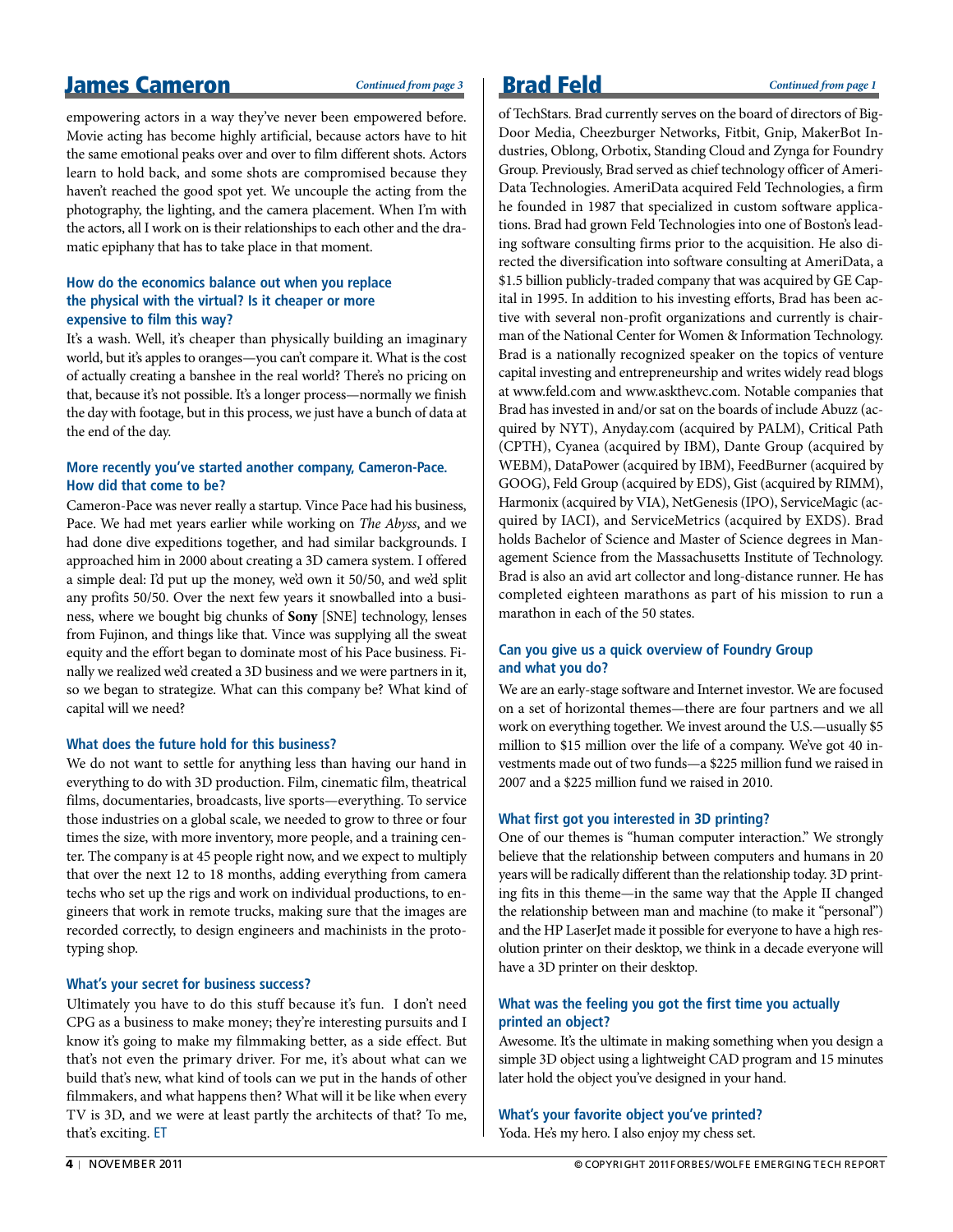# Brad Feld: Turning Computers Into More Useful Tools

"One of our themes is 'human computer interaction.' We strongly believe that the relationship between computers and humans in 20 years will be radically different than the relationship today."

#### **How do you fit 3D printing into the broader maker movement, and what excited you enough to make an investment in this space?**

3D printing is a core component of the maker movement. Being able to print whatever you need to make whatever you need—well—it just fits together.

#### **What impressed you about the MakerBot team?**

Amazing founders who are obsessed with 3D printing. The Thing-omatic is a remarkable product—we bought one before we invested and my partner Jason Mendelson, myself, and Ross Carlson (our IT guy) put it together over about 20 hours. There was a lot of "wow—this is amazing" during the assembly process—even more when we started printing stuff. Given what the MakerBot team has achieved with a very modest investment, we realized these guys, and the company, are special.

#### **Where do you see the company in 5 years? In 20 years?**

I think the MakerBot products will be the standard for desktop 3D printing within 5 years and as ubiquitous as HP laser printers became within 20 years.

#### **Foundry Group has a number of investment themes—and this fits into "computer human interaction"—what other trends do you see happening within this theme?**

A radical shift in UI/UX (i.e. Oblong), rapid evolution of 3D visualization and data capture (Organic Motion and Occipital), reinventing of basic robotic concepts due to the power of the smartphone (Orbotix), and exciting companies that start with the letter O. Also, the reinvention of play (Sifteo, Orbotix), and human instrumentation (Fitbit).

#### **When new technology areas start gaining traction, how do you think about distinguishing real future merits from current consumer fads?**

We pay no attention to consumer fads. We are focused on the entrepreneur and their long term obsession about building something amazing.

#### **Let's shift attention to Fitbit—what does Fitbit do and how did this company first come to your attention?**

Fitbit is by far the most interesting human instrumentation device I've encountered. I believe that in a decade humans will be fully instrumented—there will be no need to count calories, measure blood sugar levels to decide how much insulin to take, or measure your blood pressure on a regular basis. This will be done "automatically" and the data will be part of a human/machine feedback loop to help deliver the right amount of insulin, deliver low blood pressure medication, or tell you what you can eat and when you should be eating it. A year before we in-

vested (about two years ago), I became obsessed with the notion of human instrumentation and bought every product I could get my hands on (I now have several boxes of crap that I don't use anymore.) Fitbit continually rose to the top of the list for the products I was using.

#### **What was the skeptical feedback you got when thinking about investing in the business?**

Something we hear regularly—"consumer electronics are hard." Our response to this is "whatever." We're glad it's hard—that means less people will try to create them and less VCs will fund them.

### **Some might argue the increasing prevalence of technology in our lives is not a good or natural trend. How do you react to this? Does any part of your vision of the future scare you?**

Resistance is futile—the machines have already taken over. They are just waiting patiently for us as we enter all of human knowledge into them and connect them to everything. I'm an optimist—I think the machines will be our friends and we can have a nice symbiotic co-existence.

#### **You've said that "the way humans interact with computers 20 years from now will make the way we interact with them today look silly"—can you paint us a picture of some of your visions of the future?**

I'll give two examples. First, the idea that people will walk down the street typing on a piece of glass with their thumbs is absurd. The next time a plane that you are on lands, look around. 25%-50% of the people will power up their smartphones and spend the next few minutes scanning their e-mail. What a silly way to communicate. Next, observe carefully your next video conference. It's awesome that we can see the pimples on people's faces because of HD video over IP, but it's crazy that we can't actually interact with the data we are describing or showing to each other. Oh—and wires—there are way too many wires in my life.

#### **Hardware companies face very different challenges than software companies. What lessons do you have for companies pursuing non-software innovations?**

All of the hardware-related companies that we invest in have magic software at the core. We love hardware products that are wrapped around software that evolves regularly. Use the hardware to make the user experience magical, but make sure the software is doing all the real work.

#### **Several of your investments seemed to have spawned from personal passions—love at first sight with the Makerbot, remote control robotic toys, exercising with Fitbit, etc. —how important is passion in the venture capital business?**

For us, it's everything. We only invest in companies with products and people that we are excited about.

#### **What other non-consensus technology themes are you watching that would surprise people?**

We believe there is a huge opportunity in machine to machine communication (our Glue and Adhesive themes). We also believe that there will be a continuous opportunity investing in new (and old) protocols (our Protocol theme). ET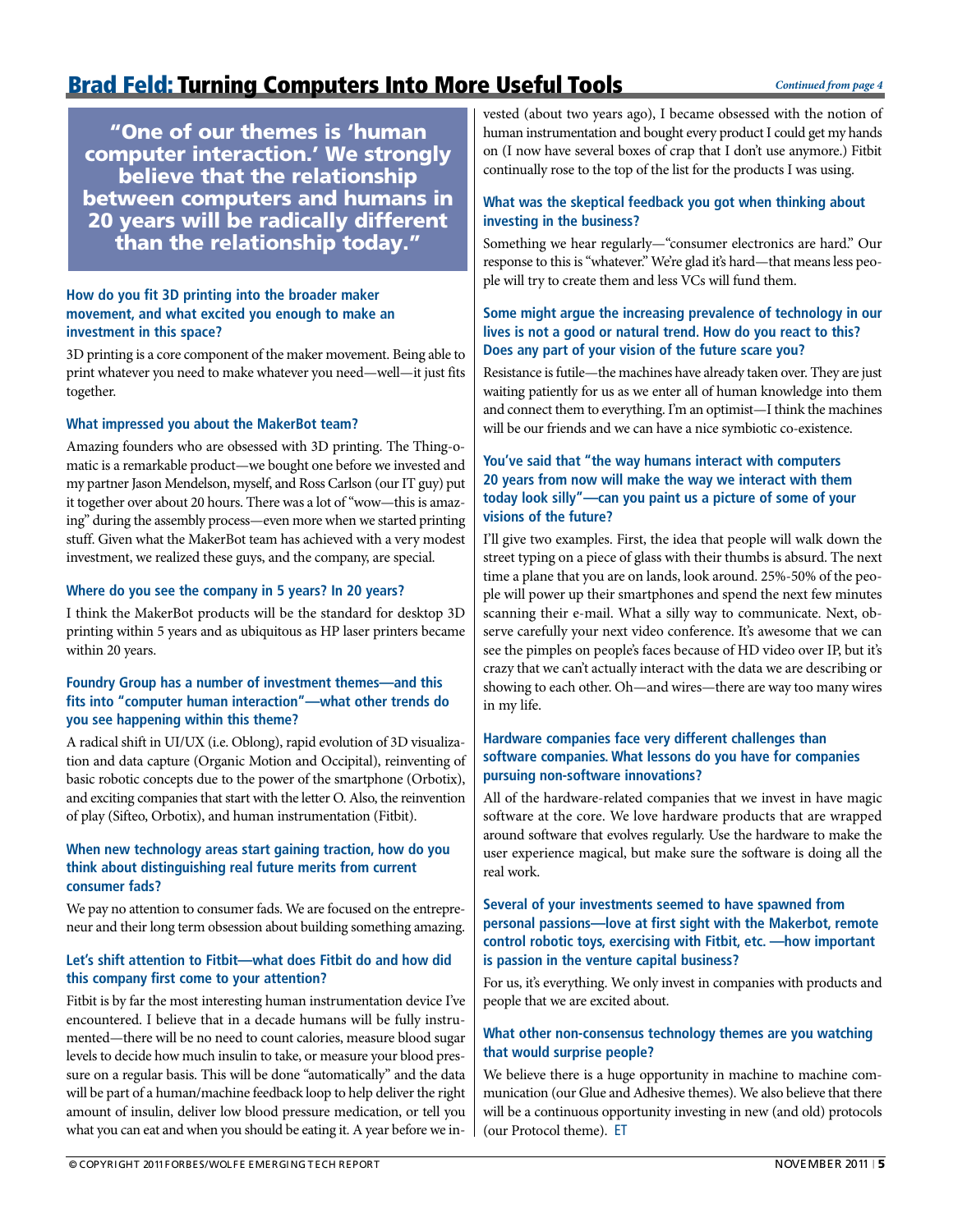# Terry Wohlers: Manufacturing The Future Of 3D Printing

books, articles and technical papers and has given 90 keynote presentations on five continents. In 2007, more than 1,000 industry professionals from around the world selected Wohlers as the #1 most influential person in rapid product development and additive manufacturing. In 2004, Wohlers received an Honorary Doctoral Degree of Mechanical Engineering from Central University of Technology (Bloemfontein, South Africa).

#### **How did you get interested in 3D printing?**

Back in the late 1980s, I read a short article on stereolithography—the very first 3D printing technology. I thought to myself "Wow, if this works as described, it could be the best thing since computer-aided design and manufacturing." I contacted the company that the article was about, and it sent me some materials and a videotape. I thought it was fascinating. By 1990, there were several companies that had introduced other types of 3D printing machines and materials.

#### **What led you to begin consulting in this technology space?**

In 1988 at an exposition in Philadelphia, I had the privilege of organizing and offering a conference session on the subject of 3D printing. Attending the session was an individual from the world's largest manufacturer of in-the-ear hearing aids. Afterwards, he approached me about using the technology to manufacture their products. At the time, they manufactured hearing aids manually: they made an impression of the patient's ear canal using a silicon material, and then used it to create a single-use mold to produce a custom hearing aid shell in plastic. I worked for that company for four years as a technology consultant tracking and reporting on the newest developments in 3D scanning and 3D printing technology. It didn't take much to be an expert back then, because the field was so new that no one knew much about it. Soon I was accepting new consulting assignments on additive manufacturing and 3D printing technology, and writing and speaking on the subject as well. 3D printing subsequently changed the whole world of hearing aid manufacturing and became the standard method of custom shell production at most major companies in the business.

#### **What makes 3D printing so special?**

Conventional manufacturing relies on milling, drilling, molding, casting, or forming, and those processes have limitations. With 3D printing or additive manufacturing, anything you can create on the computer, from a human skull to wild artwork, can be digitally sliced and then printed. This is significant because typically, the more complex a part, the greater the cost, but in 3D printing you get complexity for free. It is capable of producing highly-intricate parts and assemblies that would otherwise be cost prohibitive to manufacture conventionally. I've seen lighting designs, sculptures and fashion products that could not be made any other way.

#### **What are some of the major breakthroughs you've seen in this space?**

One is the 3D printing of metals. These include titanium alloys, cobaltchrome, even gold for use in dental crowns and jewelry. Another important success has been the ability to manufacture end-use parts and products. For example, many parts on the new Boeing 787 aircraft are produced with this technology, and it's also widely used on military aircraft by **Boeing** [BA]. These developments and innovations will have a much bigger impact than using 3D printing simply as a tool for modeling and prototyping. The next frontier, and the biggest economic opportunity, is using it to manufacture actual products.

#### **When did this shift from prototyping to manufacturing begin?**

The first companies to adopt this were the hearing aid manufacturers. Aerospace came next—getting parts on aircraft and into space. Parts built with this technology have been on the international space station and on the entire fleet of the space shuttle for many years. That really opened my eyes, because aerospace is a very demanding and highly regulated industry. One of the biggest success stories in this industry is the use of 3D printing to create highly-sophisticated environment control ducting for a fighter jet made by Boeing. More than 20,000 of them have been manufactured and installed without a single failure. Producing parts this way can eliminate part numbers, inventory, labor and even entire assembly lines. Also, it reduces weight, fuel, maintenance, and certification paperwork, resulting in significant cost savings.

#### **What is the cost of a commercial-quality 3D printing system today?**

It depends on the type of machine, class of material, and the maximum part size. For a machine that can produce industry-standard parts, the cost starts in the \$15,000 to \$20,000 range at the low end, and at the high end, more than \$1 million. But 10 years ago, you couldn't buy any system for \$15,000. The price-performance ratio has improved dramatically. You're also seeing a community of makers and DIY enthusiasts embrace this technology, and you can now find inexpensive 3D printing machines available as a kit for as low as \$500.

#### **What's a common misconception people have about 3D printing?**

One misconception is that these devices will end up in everyone's home, as a tool that could replace any part that breaks on an automobile or a kitchen appliance. That misconception can be found among people close to the technology as well as the general public and the media. The average person simply wouldn't own a machine that accepts the material types needed to properly make parts such as a front bezel for a car stereo or a refrigerator handle. It is possible to make these types of parts on a 3D printer, but they wouldn't consist of the right strength properties, color, texture or surface finish. Most people, by their very nature, probably wouldn't want to mess with it. They'd rather order that part online or go to a nearby shop.

#### **Are there other biological applications for additive manufacturing, beyond hearing aids, where this process really benefits the form and function of the end product?**

Orthopedic implant manufacturing is really growing impressively. The Europeans have had CE approval for more than four years for a titanium acetabular hip cup, which is implanted into the pelvis as part of a hip replacement. More than 30,000 of these have already been manufactured. I wouldn't call it mainstream just yet, but it's growing in popularity, and earlier this year, the FDA certified a similar product and process, so I suspect we'll see the same growth in the U.S. The product is standard but I expect we'll see more development in custom implant products. A custom hip cup is more expensive but potentially much better because standard implants require choosing the closest size, and removing healthy bone in order to make it fit. With the custom product you reduce that problem.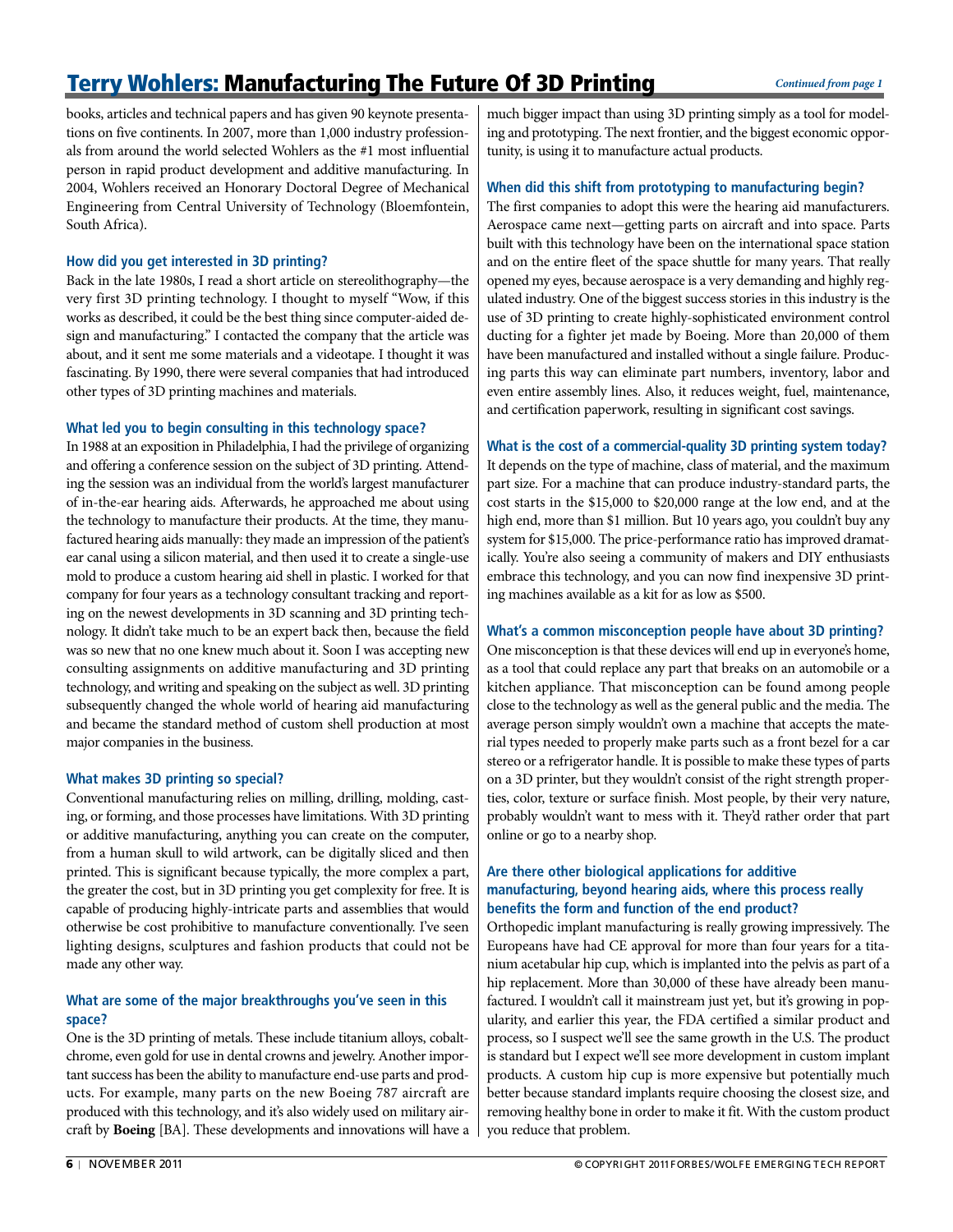"Conventional manufacturing relies on milling, drilling, molding, casting, or forming, and those processes have limitations. With 3D printing anything you can create on the computer, from a human skull to wild artwork, can be printed."

Another biological application is the production of medical models for surgeons to help plan complex surgeries. Typically, these are craniofacial models produced from CT or MRI scans that contain information on what's underneath the surface of the skin tissue—including blood vessels and any fractures, defects or tumors. These models have been used to plan surgeries and have reduced hours of operating room time and reduced patient trauma. A company in Colorado, called Medical Modeling, has made tens of thousands of models for surgeons to help them plan surgeries. All of the conjoined twins that have been separated in recent history have benefitted from these models. Many are produced in a translucent material with blood vessels visible in red, so before separating the twins, they know exactly where to cut the blood vessels and other hard and soft tissue.

### **Out of all these amazing applications, what is the one idea that just blows your mind?**

I've gotten to the point where nothing really surprises me because almost anything is possible now. Yet, I believe the most exciting development is the printing of cells to produce living tissue. This is happening already, globally, although a lot of work is ahead to print complete organs with blood vessels. Material is printed to produce a biodegradable scaffold structure, which is the shape of the replacement, whether it's bone or soft tissue. The shape of what needs to be reproduced is captured through CT or MRI scanning. This data is used to drive an additive manufacturing machine that builds the scaffolding, which provides the shape and structure into which living cells are printed. After implantation, the cells grow and eventually replace the scaffolding as it degrades and is absorbed by the body.

I believe that in the future we'll be able to order up body parts, such as kidneys. The supply of transplant organs does not meet the current demand, so a lot of money and energy is going into printing living organs. Researchers have printed hard and soft tissue, including bones and bladders and experimental implants. I saw an interesting example in China, nine years ago, where a piece of bone was removed from a dog. They scanned the missing piece, built a new one, and implanted it. The before-and-after x-rays looked perfectly healthy.

### **Every year you publish a comprehensive industry report called the Wohlers Report. How do you go about pulling this together?**

This year's Wohlers Report is the 16th annual edition. It was developed with help from 58 co-authors, 70 service providers, 32 system manufacturers, and many others worldwide. In the report, we use quantitative and qualitative survey data to gauge the growth and health of the industry, including the numbers of systems being installed worldwide. An

entire part of the report is dedicated to building end-use products. Another section is dedicated to research and development, what is being funding by the U.S. government, and what's going on at universities and research institutes around the world. In the final part, we close with what we believe will occur in the future.

### **Were there any surprising findings from this year, compared to the past several years, in terms of growth or applications?**

The biggest surprise has been the rapid growth at the very low-end, in what I call personal 3D printers. Interestingly, this market segment started with an academic, open-source project called RepRap in the U.K. Growth in that area went from almost nothing in 2007 to an estimated 5,978 units last year. This caught a lot of people by surprise, including me. Will it continue to grow at that level? Most of these buyers are engineers, DIY enthusiasts and schools. Will the average individual buy one? Probably not, but that market can expand once the machines are simplified and improved. The big opportunity is in the education market. Think of all the ways schools could benefit from multi-disciplinary labs. They could involve not only engineering and manufacturing, but also biological sciences (molecular modeling), medicine (orthopedic implants and tissue engineering), fashion design (clothing, footwear, and jewelry), sports science (protective gear), law enforcement and forensics (recreation of crime scenes), archaeology (bones and artifacts), interior design (space and facilities planning), and architecture (scaled models).

### **What companies are recognizing that opportunity and are moving into that arena?**

**HP** [HPQ] has partnered with **Stratasys** [SSYS], but so far they haven't made a big commitment. It's hard to say who will get into it. **Canon** [CAJ]? Epson? **Amazon** [AMZN]? Will **Apple** [AAPL] come out with a product called the iPrint? This is still a relatively small industry, but if you consider total future sales, our conservative forecasts predict that the next **Google** [GOOG] or Facebook could emerge from this business.

### **If you had to list the greatest challenges in the industry, whether technical or market-related, what comes to mind?**

The industry has developed few official standards. If you look at any developed industry, whether it's jet fuel or electronics, they have standards that companies follow to ensure quality. Currently, the automotive, aerospace, and medical companies have to shoulder the burden of testing. An effort to develop standards began two years ago by ASTM International, and most recently they formed a partnership with ISO. I've had the pleasure of participating in this important effort, and the activity here will accelerate the growth and development of this industry.

Another challenge is the development of a broader range of materials, specifically plastics and metals. Presently, 3D printers are compatible with a small fraction of materials used in conventional processes such as injection molding. We need to push harder and further, because the limited number of materials available is an obstacle to growth.

A third challenge is the development of more reliable and repeatable machines. Five identical systems placed at five different sites with five different technicians would yield five different results in part quality. This is fine for making models and prototypes, but real manufacturing processes require consistency, reliability, and repeatability. We've made progress in this area, but there's a lot of work yet to be done. ET